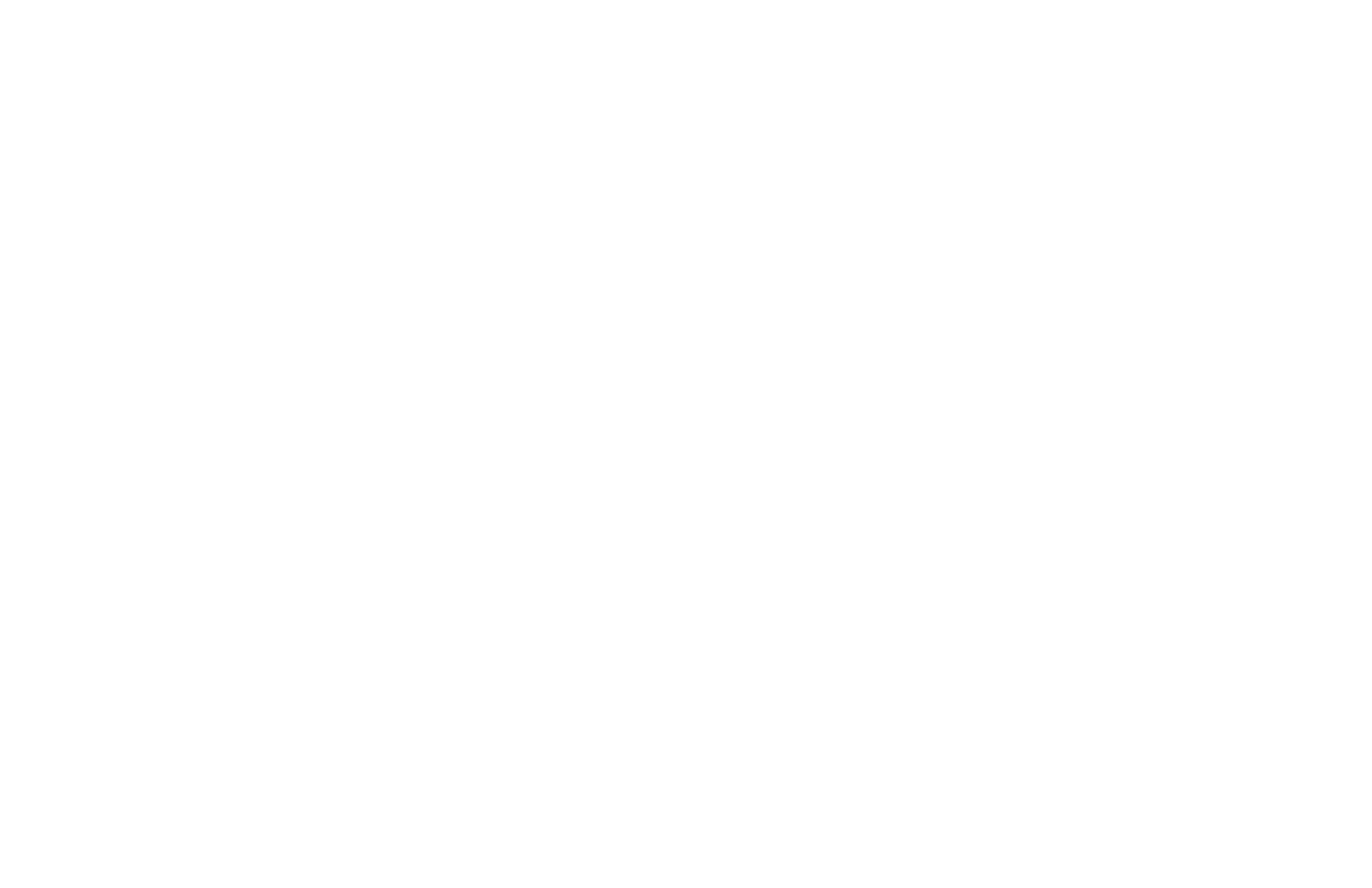

## **INTRODUCTION**

This chapter documents the assumptions that were used to develop unit costs and revenue estimates for the Pasco County 2035 LRTP. These assumptions provide documentation for revenues used to fund the multimodal transportation system, including roadways, public transportation, bicycle facilities, sidewalks, and access to intermodal facilities. This chapter is composed of three major sections:

- 1. Introduction and report overview.
- 2. Assumptions that were used to develop unit cost estimates for all types of improvements in the LRTP. Assumptions associated with unit costs for both capital costs and operating and maintenance costs are presented for each mode.
- 3. Assumptions that were used to develop revenue projections and costs for the years 2015 to 2035. Federal, state, and local revenues are projected for both capital costs and operating and maintenance costs. Revenue projections were developed by Pasco County and FDOT District 7.

For clarification purposes, the Technical Appendix, Table 5‐A‐2, provides <sup>a</sup> sample calculation of a new 2-lane county roadway. Additionally, Table 5-1

# **UNIT COST ASSUMPTIONS**

This section summarizes the unit cost assumptions used in the development of planning‐level cost estimates for the MPO's 2035 LRTP. Cost assumptions are presented for each mode, including roadway, bicycle, pedestrian, and transit. The cost assumptions and resulting cost estimates were used in the development of the 2035 LRTP Needs Plan and Cost Affordable Plan.

- $\bullet$ **Product Support Costs** – estimated at 20% of the state construction costs
- $\bullet$  **Right‐of‐Way (ROW)** – estimated to be equivalent to the construction costs
- **Construction** based on the centerline roadway construction costs from the *FDOT District 7 LRE, June 2009*

The roadway costs for County and State roads in Pasco County included in the LRTP were developed using local and statewide bid information, as well as Long Range Estimates (LRE) provided by the FDOT District 7.

# **County Roadway Costs**

The unit costs for County roadways were developed based on provisions in the *Pasco County Traffic Impact Studies (TIS) and Substandard Road Review, December 2007 (Technical Appendix, Section 5‐B).*

- $\bullet$ Bicycle facilities
- $\bullet$ Pedestrian facilities
- $\bullet$ Paved shoulder facilities

provides <sup>a</sup> breakdown of County road costs by improvement type and section design.

# **State Roadway Costs**

The unit costs for state roadways were developed based on provisions in the *FDOT 2035 Revenue Forecast Handbook (Technical Appendix, Section 5‐C)* and the *FDOT District 7 Long Range Estimates, June 2009 (Technical Appendix, Section 5‐F).* The unit costs in Table 5‐2 consist of the following components:

Table 5‐2 provides <sup>a</sup> breakdown of state roadway costs by improvement type and section design. It should be noted that units costs were used where more specific Project Development & Environment (PD&E) cost estimates were not available.

# **Non‐Motorized Facility Costs**

The unit costs for non‐motorized transportation modes were developed using cost figures estimated in the *FDOT 2004 Transportation Costs Report, March 2005 (Technical Appendix, Section 5‐G)*. Due to <sup>a</sup> lack of more recent cost data, these costs were used and indexed to current dollars using the most recent FDOT construction cost inflation factors from the *Advisory Inflation Factors for Previous Years (1987‐2009) Report, May 2009 (Technical Appendix Section 5‐E)*, produced by the FDOT Office of Policy Planning. Non‐motorized modes include the following:

Table 5‐3 provides <sup>a</sup> breakdown cost for each transportation mode.

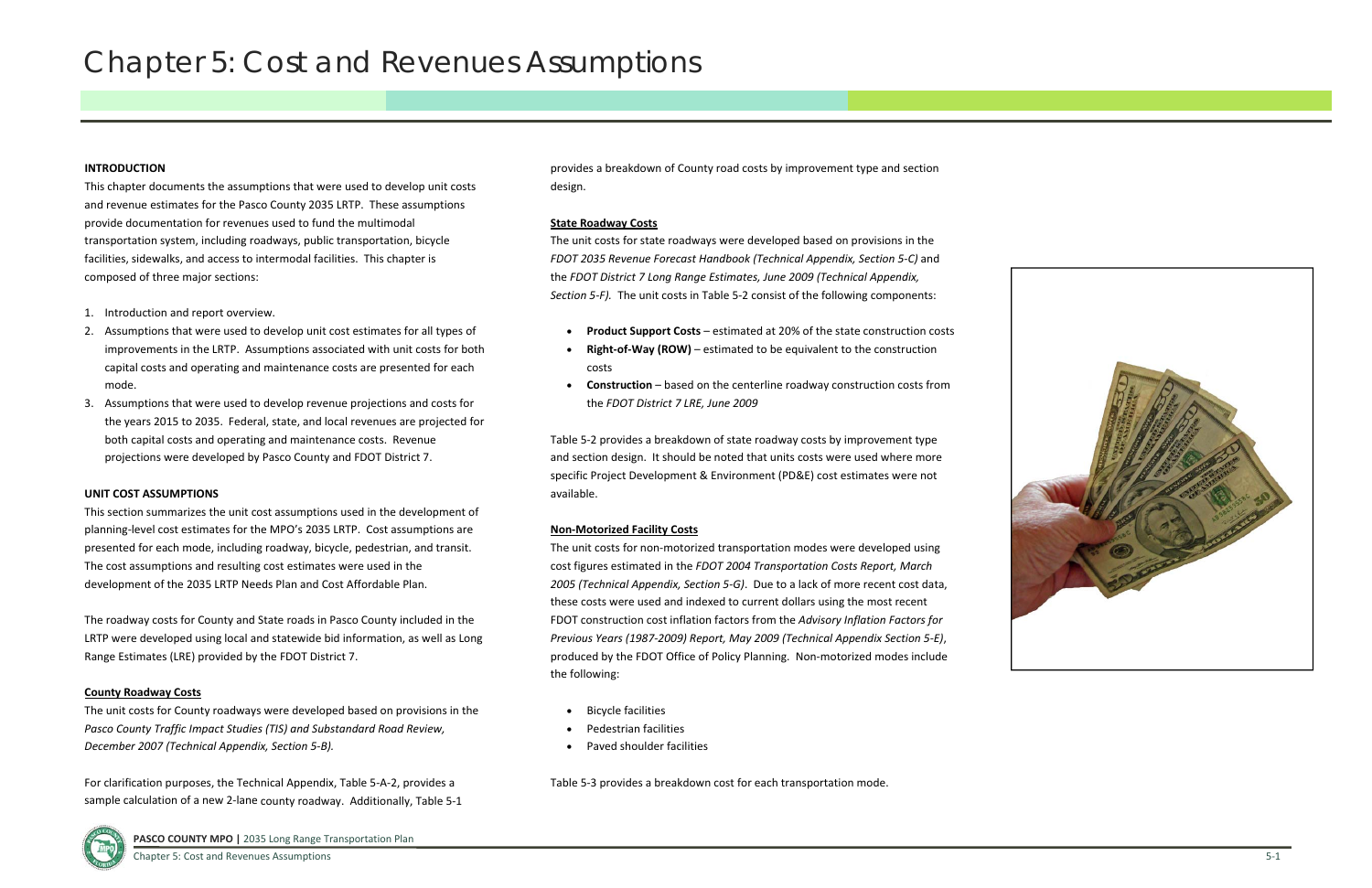

|                                                |             | <b>New Construction</b> |              | <b>Lane Addition</b> |                      |             |  |
|------------------------------------------------|-------------|-------------------------|--------------|----------------------|----------------------|-------------|--|
| <b>Component</b>                               | $0$ to $2$  | $0$ to 4                | $0$ to $6$   | $2$ to 4             | $2$ to 6             | $4$ to $6$  |  |
|                                                | Lanes       | Lanes                   | Lanes        | Lanes                | Lanes <sup>(5)</sup> | Lanes       |  |
| Rural Design - Cost per Centerline Mile        |             |                         |              |                      |                      |             |  |
| Design <sup>(1)</sup>                          | \$232,666   | \$359,521               | \$452,811    | \$248,342            | \$272,437            | \$272,437   |  |
| Right-of-Way <sup>(2)</sup>                    | \$1,093,529 | \$1,689,747             | \$2,128,212  | \$1,167,205          | \$1,280,454          | \$1,280,454 |  |
| Construction <sup>(3)</sup>                    | \$5,118,647 | \$7,909,452             | \$9,961,842  | \$5,463,514          | \$5,993,616          | \$5,993,616 |  |
| CEI <sup>(4)</sup>                             | \$139,599   | \$215,712               | \$271,687    | \$149,005            | \$163,462            | \$163,462   |  |
| <b>Total</b>                                   | \$6,584,441 | \$10,174,432            | \$12,814,552 | \$7,028,066          | \$7,709,969          | \$7,709,969 |  |
| <b>Urban Design - Cost per Centerline Mile</b> |             |                         |              |                      |                      |             |  |
| Design <sup>(1)</sup>                          | \$313,446   | \$439,055               | \$537,239    | \$296,379            | \$326,515            | \$326,515   |  |
| Right-of-Way <sup>(2)</sup>                    | \$1,473,194 | \$2,063,560             | \$2,525,024  | \$1,392,982          | \$1,534,622          | \$1,534,622 |  |
| Construction <sup>(3)</sup>                    | \$6,895,803 | \$9,659,218             | \$11,819,264 | \$6,520,341          | \$7,183,339          | \$7,183,339 |  |
| CEI <sup>(4)</sup>                             | \$188,067   | \$263,433               | \$322,344    | \$177,827            | \$195,909            | \$195,909   |  |
| <b>Total</b>                                   | \$8,870,510 | \$12,425,266            | \$15,203,871 | \$8,387,529          | \$9,240,385          | \$9,240,385 |  |

3. Construction is assessed at 85 percent of the state roads subtotal construction costs provided in the FDOT District 7 LRE based on the Pasco County TIS and Substandard Road Review, December 2007, pg. 14. The construction cost shown above includes a 10 percent scope and contingency cost, which is not in*cluded in the subtotal construction cost figure from the District 7 LRE.*

4. CEI is assessed at 3 percent of the subtotal construction costs based on the Pasco County TIS and Substandard Road Review, December 2007, pg. 14.

5. Based on direction from FDOT District 7 staff, the cost for a 2- to 6-lane improvement is equivalent to the cost for a 4- to 6-lane improvement.

*Table 5‐1 County Roadway Center Line Mile Cost*

1. Design is assessed at 5 percent of the subtotal construction costs based on the Pasco County TIS and Substandard Road Review, December 2007, pg. 14.

2. ROW is assessed at 23.5 percent of the subtotal construction costs based on the Pasco County TIS and Substandard Road Review, December 2007, pg. 15.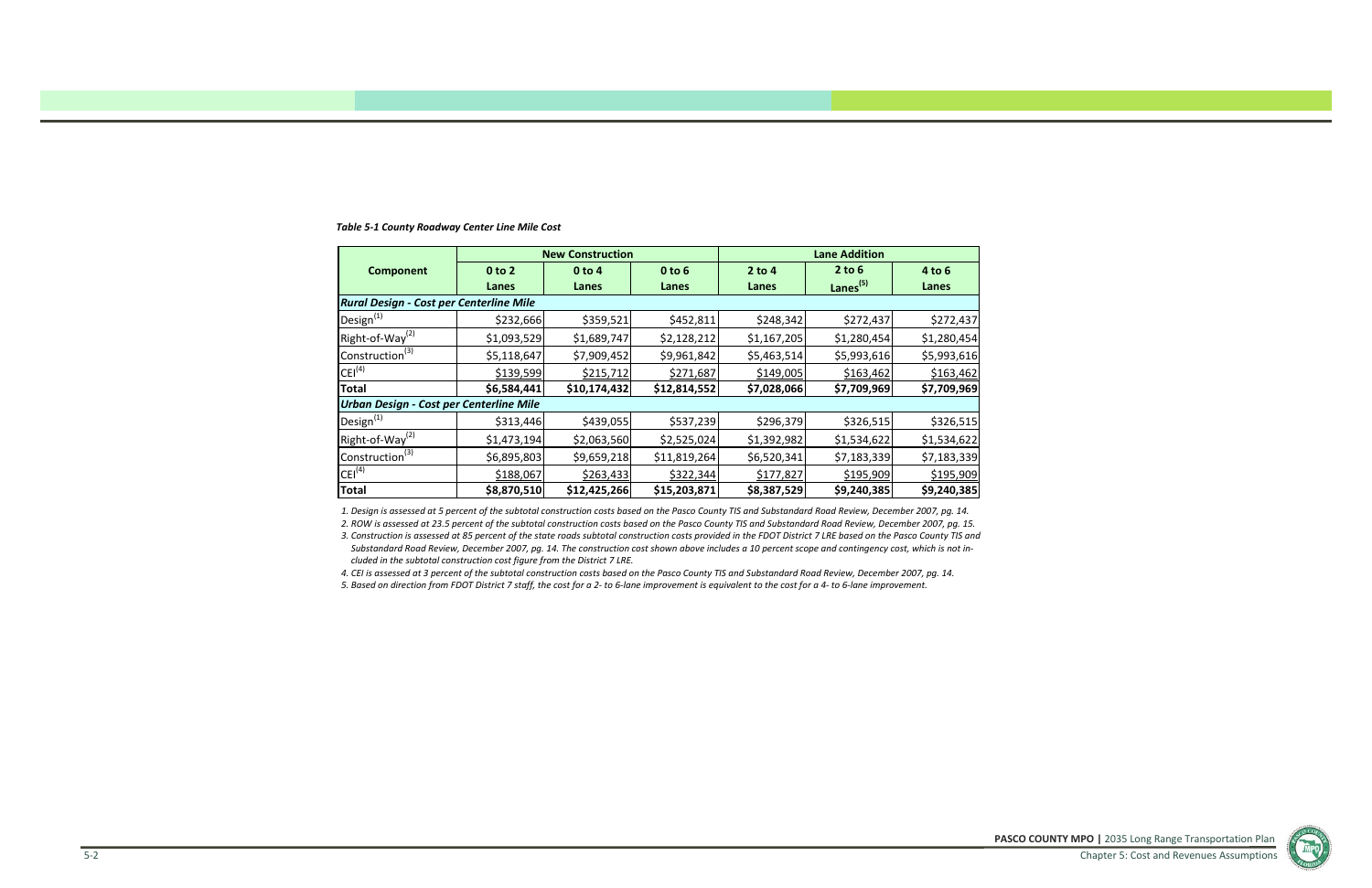1. Product Support includes design and CEI costs and is assumed to be 20 percent of the total construction cost for state roads. However, FDOT will fund product support in-house and therefore they *costs have not been included in the totals for rural and urban designed State roads.*

2. Based on direction from FDOT District 7 staff, ROW should be assessed at 100 percent of the construction costs for Pasco County.

*3. FDOT District 7 LRE Roadway Costs, June 2009 (Technical Appendix, Section 5‐F).*

4. Based on a discussion with FDOT District 7 staff, the cost for a 2- to 4-lane improvement is equivalent to the cost for a 0- to 4-lane improvement.

5. Based on direction from FDOT District 7 staff, the cost for a 2- to 6-lane improvement is equivalent to the cost for a 0- to 6-lane improvement.

6. Based on direction from FDOT District 7 staff, the cost for a 4- to 6-lane improvement is equivalent to the cost for a 0- to 6-lane improvement.

7.Based on direction from FDOT District 7 staff, the cost for a 6- to 8-lane improvement is equivalent to the cost for a 0- to 6-lane improvement.



#### *Table 5‐2 State Roadway Center Line Mile Cost*

|                                                |              | <b>New Construction</b> |              |              | <b>Lane Addition</b> |               |                |
|------------------------------------------------|--------------|-------------------------|--------------|--------------|----------------------|---------------|----------------|
| <b>Component</b>                               | $0$ to $2$   | $0$ to 4                | $0$ to $6$   | $2$ to 4     | $2$ to 6             | 4 to 6        | 6 to 8         |
|                                                | Lanes        | Lanes                   | Lanes        | Lanes $(4)$  | Lanes $(5)$          | Lanes $(6)$   | Lanes $^{(7)}$ |
| Rural Design - Cost per Centerline Mile        |              |                         |              |              |                      |               |                |
| Product Support <sup>(1)</sup>                 | \$1,368,622  | \$2,114,827             | \$2,663,594  | \$2,114,827  | \$2,663,594          | \$2,663,594   | \$2,663,594    |
| Right-of-Way <sup>(2)</sup>                    | \$6,843,110  | \$10,574,134            | \$13,317,970 | \$10,574,134 | \$13,317,970         | \$13,317,970  | \$13,317,970   |
| Construction <sup>(3)</sup>                    | \$6,843,110  | \$10,574,134            | \$13,317,970 | \$10,574,134 | \$13,317,970         | \$13,317,970  | \$13,317,970   |
| Total                                          | \$13,686,220 | \$21,148,268            | \$26,635,940 | \$21,148,268 | \$26,635,940         | \$26,635,940  | \$26,635,940   |
| <b>Urban Design - Cost per Centerline Mile</b> |              |                         |              |              |                      |               |                |
| Product Support <sup>(1)</sup>                 | \$1,843,798  | \$2,582,679             | \$3,160,231  | \$2,582,679  | \$3,160,231          | \$3,160,231   | \$3,160,231    |
| Right-of-Way <sup>(2)</sup>                    | \$9,218,988  | \$12,913,393            | \$15,801,154 | \$12,913,393 | \$15,801,154         | \$15,801,154] | \$15,801,154   |
| Construction <sup>(3)</sup>                    | \$9,218,988  | \$12,913,393            | \$15,801,154 | \$12,913,393 | \$15,801,154         | \$15,801,154  | \$15,801,154   |
| Total                                          | \$18,437,976 | \$25,826,786            | \$31,602,308 | \$25,826,786 | \$31,602,308         | \$31,602,308  | \$31,602,308   |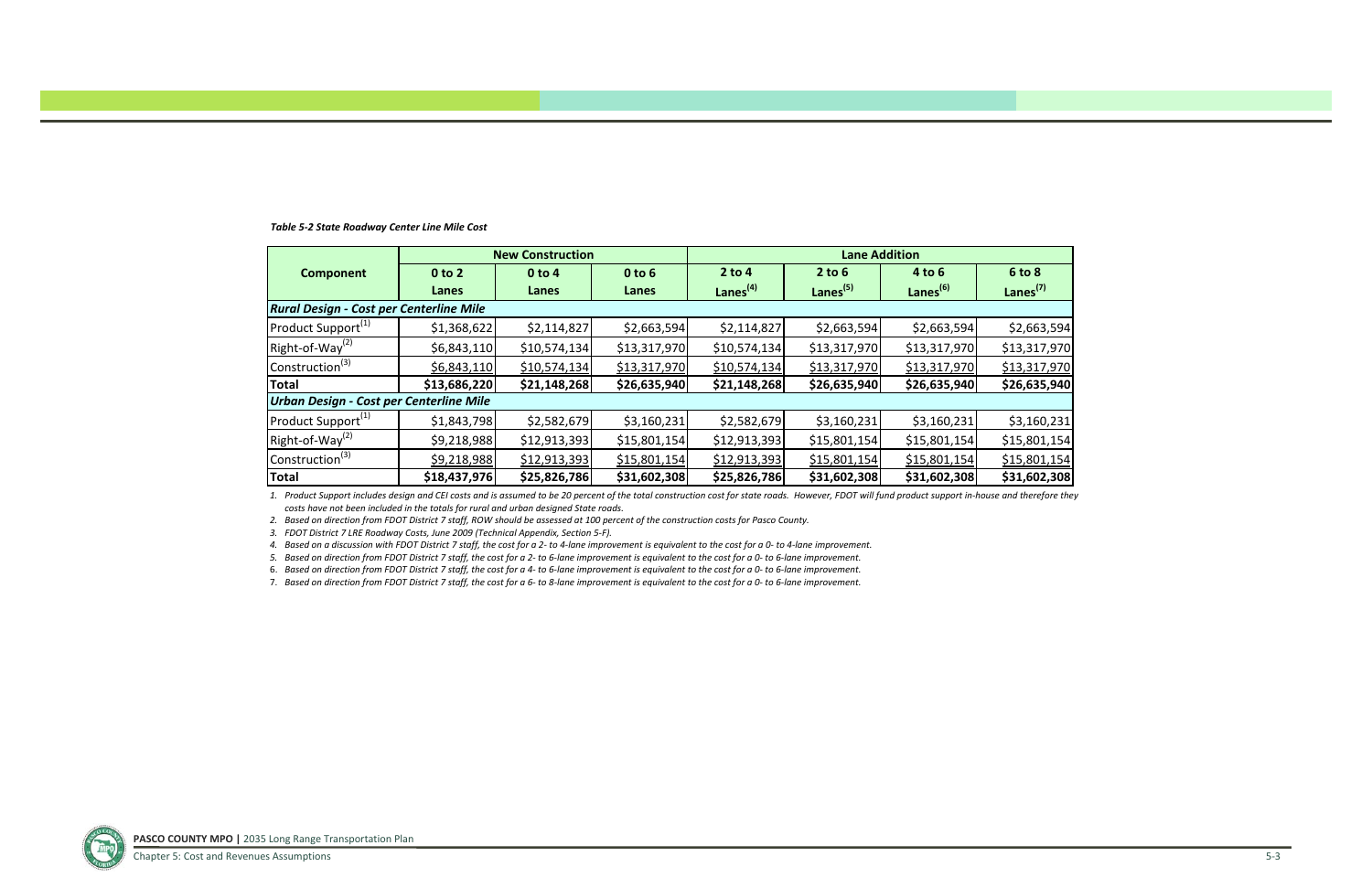

# **Transit Service and Facility Costs**

A number of assumptions were made to support forecasting of public transportation costs 2015 through 2035 in the Long Range Transportation Plan. Additional assumptions include:

- Other applicable assumptions and cost projections developed for the currently adopted Transit Development Plan were <sup>a</sup> starting point for the transit element of this 2035 LRTP update.
- Operating, Capital, and Infrastructure costs were indexed to year-ofexpenditure costs based on the indexing schedule shown in Tables 5‐ 5 and 5‐6 for roadway and transit projects, respectively. The annual indexing rates were provided by FDOT.

The following section fulfills the Metropolitan Planning Organization's Program Management Handbook, Long Range Transportation Checklist, US Code Requirement B‐8 as stated below:

**"Were the plan's revenues and project costs reflected in year of expenditure dollars? [23 C.F.R. 450.322 (f)(10)(iv)]"** *Tables 5‐5 and 5‐6 show how Year of Expenditure Dollars were calculated and used in the cost and revenue projections.*

> 1. These represent the unit costs for the base year shown. These costs have been indexed to year of expenditure based on *Table 5‐4 when projecting future transit costs.*

2. Park-and-ride facilities were assumed to cost \$3,500 per space for construction and contain 30 spaces per lot. These costs ex*clude the cost of ROW acquisition needed to construct the lot.*

| <b>Facility</b>                                                   | 2004      | 2009        |
|-------------------------------------------------------------------|-----------|-------------|
| <b>Bicycle Facilities Unit Costs</b> <sup>(1)</sup>               |           |             |
| Bike Path per Mile (12' width) Rail-to-Trail Conversion           | \$515,500 | \$840,265   |
| Bike Lane per Mile (5' width - 2 sides) Pavement Extension, Rural | \$634,900 | \$1,034,887 |
| Bike Lane per Mile (4' width - 2 sides) when widening road, Urban | \$205,508 | \$334,978   |
| <b>Pedestrian Facilities Unit Costs</b> $^{(2)}$                  |           |             |
| Sidewalks per mile (5' width - 1 side)                            | n/a       | \$187,465   |
| Sidewalks per mile (6' width - 1 side)                            | n/a       | \$224,958   |
| <b>Paved Shoulders Unit Costs</b> <sup>(3)</sup>                  |           |             |
| Paved Shoulder per Mile (4' width - 2 sides)                      | n/a       | \$284,731   |

1. Source: FDOT 2004 Transportation costs. Costs have been inflated to 2009 dollars using recent FDOT roadway inflation factors (63% increase).

*2. Source: FDOT District 7 LRE Roadway Costs, June 2009*

3. Paved shoulders are assumed to cost 85 percent of the bike lane per mile (4' width) costs (Calculation: \$334,978 x 85% = \$284,731).

| <b>Item</b>                                  | <b>Unit</b>      | Base Year <sup>(1)</sup> | Cost        |
|----------------------------------------------|------------------|--------------------------|-------------|
| <b>Fixed-Route Operating Enhancements</b>    | per revenue hour | 2010                     | \$67.10     |
| <b>Fixed-Route Operating Enhancements</b>    | per revenue mile | 2010                     | \$4.02      |
| <b>Paratransit Operating Enhancements</b>    | per year         | 2010                     | \$2,330,797 |
| <b>Fixed-Route Vehicle Cost</b>              | per vehicle      | 2010                     | \$339,900   |
| Stylized Hybrid Bus Rapid Transit 40 ft. bus | per vehicle      | 2010                     | \$587,000   |
| Paratransit Vehicle Cost                     | per vehicle      | 2010                     | \$60,049    |
| Support Vehicle (Transit/Paratransit) Cost   | per vehicle      | 2010                     | \$15,450    |
| Signs (Unit Cost)                            | per sign         | 2009                     | \$125       |
| Shelters (Unit Cost)                         | per shelter      | 2009                     | \$24,116    |
| <b>Transfer Stations</b>                     | per station      | 2009                     | \$1,200,000 |
| Park-and-Ride Facilities <sup>(2)</sup>      | per facility     | 2009                     | \$105,000   |
| <b>Transit Signal Priority Equipment</b>     | per intersection | 2009                     | \$20,000    |

## *Table 5‐3: Non‐Motorized Transportation Facilities Costs*

#### *Table 5‐4 Transit Facilities Cost Assumptions*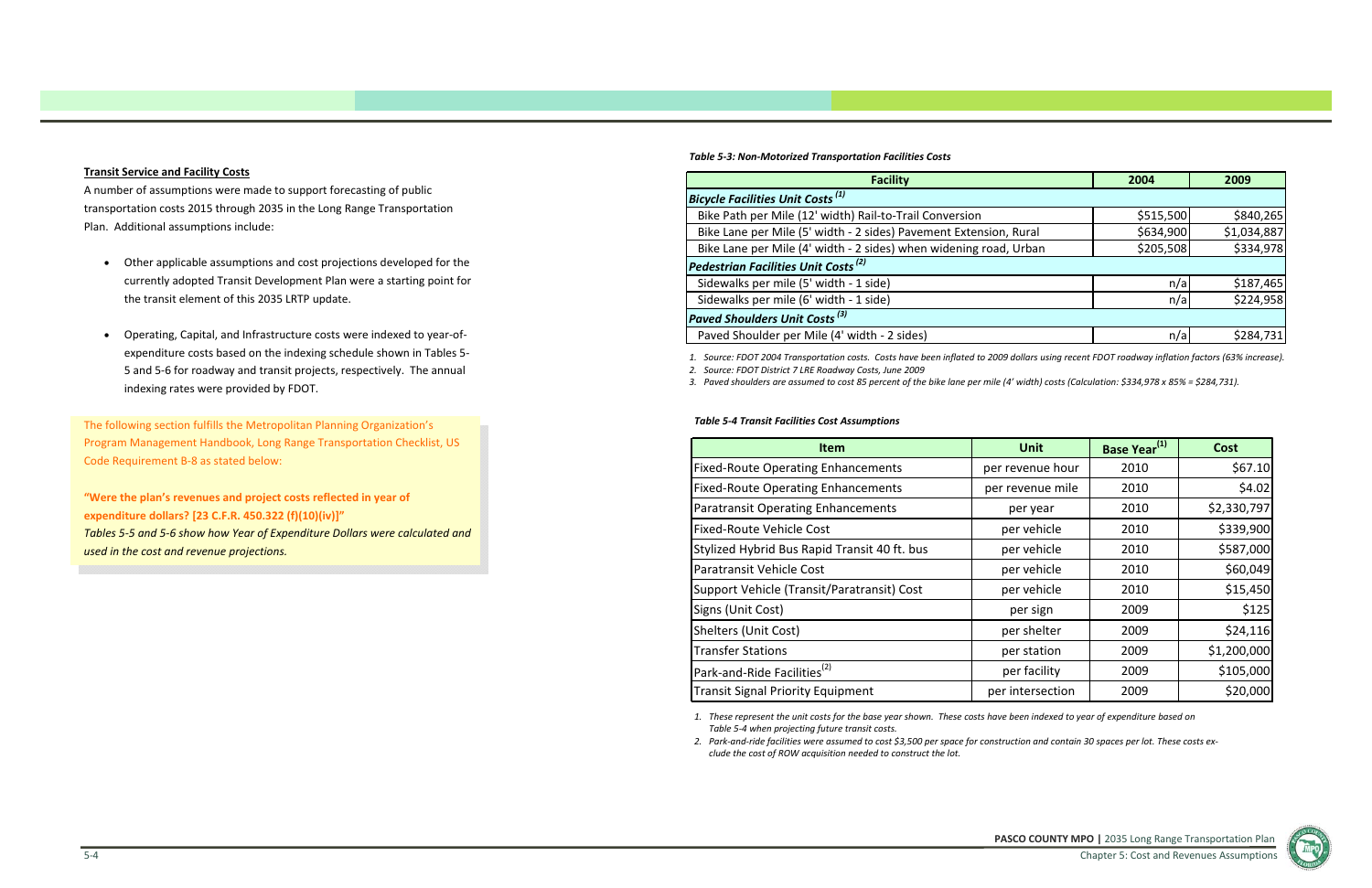#### **REVENUE PROJECTIONS**

The Pasco County 2035 LRTP includes revenue projections from federal, State, and County sources. The following section describes the revenue sources used to develop the 2035 Cost Affordable Plan for the LRTP.

The following section fulfills the Metropolitan Planning Organization's Program Management Handbook, Long Range Transportation Checklist, US Code Requirement A‐5 as stated below:

**"Does the plan include <sup>a</sup> financial plan that demonstrates how the adopted transportation plan can be implemented and indicates public and private resources that can be made available to carry out the plan? [23 U.S.C. 134 (i)(2)(C)]"**

 $\bullet$  Strategic Intermodal System (SIS)/Florida Interstate Highway System (FIHS) – Capacity program providing funds for construction, improvements, and associated right‐of‐way on the State Highway System roadways designated as part of the SIS or FIHS. Between 2015 and 2035, approximately \$1.1 billion is identified to fund the SIS/FIHS projects in Pasco County.

*The section immediately following describes all revenue sources assumed to fund the projects in the LRTP and included in Chapter 7.*

# **Roadway and Other Multi‐Modal Facilities Revenue Sources** *Federal Revenue Sources ‐ Capital*

Annual federal revenue projections for the Strategic Intermodal System were established by the Strategic Intermodal System Long Range Highway Capacity Plan *(Technical Appendix, Section 5‐H)*:

#### *State Revenue Sources – Capital*

Annual state revenue projections for the 2035 LRTP were established in the Supplement to the *FDOT 2035 Revenue Forecast Handbook (Technical Appendix, Section 5‐D)* for the following categories:

 Other Arterial (OA) Construction/Right‐of‐Way (ROW) ‐ Capacity program providing funds for construction, improvements, and

associated ROW on the State Highway System roadways not designated as part of the SIS or FIHS. Includes additional funding for the Economic Development Program, the County Incentive Grant Program, and the Small County Outreach Program. Between 2015 and 2035, approximately \$286.3 million will be available for roadway infrastructure projects. Additionally, Pasco County will receive approximately \$9.5 million in other arterial construction/ROW funds for the PD&E phases of roadway projects.

- Transportation Management Area (TMA) ‐ Funds distributed to <sup>a</sup> TMA, an urban area designated by the U.S. Secretary of Transportation that has a population greater than 200,000. They are the same as Surface Transportation Program (XU) funds in the five‐year work program. Between 2015 and 2035, approximately \$161.7 million will be used for on‐system State roadway improvements. It should be noted that <sup>a</sup> portion of these funds may be used for off‐system improvements; however, these funds were not allocated for such improvements in the 2035 LRTP.
- Transportation Regional Incentive Program (TRIP) ‐ Between 2015 and 2035, it is estimated that Pasco County will receive approximately \$67.6 million in TRIP funds for roadway capital expenditures based on an allocation process developed in conjunction with staff from MPO's throughout FDOT District 7. TRIP funds are used to support those transportation facilities that serve national, statewide, or regional functions and function as an integrated regional transportation system. Also, TRIP funds should have <sup>a</sup> commitment for local, regional, or private financial matching funds as <sup>a</sup> percentage of the overall project cost.
- Transportation Enhancement Revenues (TE) Funds allocated by county per the requirements of SAFETEA‐LU (Safe, Accountable, Flexible, Efficient Transportation Equity Act: A Legacy for Users) to be used in development of required plans and to fund bicycle and pedestrian facilities. Pasco County will receive approximately \$25.2 million in transportation enhancement funds between 2015 and 2035.

| <b>Time Period</b> | <b>YOE Factor</b><br>(2009 base) | <b>Time Period</b> | <b>YOE Factor</b><br>(2010 base) |
|--------------------|----------------------------------|--------------------|----------------------------------|
| 2009-15            | 1.24                             | 2010-15            | 1.19                             |
| 2016-20            | 1.37                             | 2016-20            | 1.31                             |
| 2021-25            | 1.61                             | 2021-25            | 1.54                             |
| 2026-30            | 1.89                             | 2026-30            | 1.81                             |
| 2031-35            | 2.22                             | 2031-35            | 2.13                             |

*Source: FDOT 2035 Revenue Forecast Handbook, pg. D‐3. The five‐year YOE factors are based on the annual inflation rates provided and due to rounding issues, they do not exactly match the five‐year figures shown in the FDOT handbook.*

*Table 5‐5: FDOT Inflation Factors to Convert Roadway Cost Estimates to Year of Expenditure (YOE) Dollars*

*FDOT errata and revisions from the 2035 Revenue Forecast, October 2008. The five‐year YOE factors are based on the annual inflation rates provided and due to rounding issues, they do not exactly match the five‐ year figures shown in the FDOT errata.*

| <b>YOE Factor</b><br>(2009 base) | <b>Time Period</b> | <b>YOE Factor</b><br>(2010 base) |
|----------------------------------|--------------------|----------------------------------|
| 1.16                             | 2010-15            | 1.14                             |
| 1.24                             | 2016-20            | 1.23                             |
| 1.40                             | 2021-25            | 1.39                             |
| 1.59                             | 2026-30            | 1.57                             |
| 1.89                             | 2031-35            | 1.78                             |
|                                  |                    |                                  |

| Table 5-6: FDOT Inflation Factors to Convert Transit Cost Estimates |  |
|---------------------------------------------------------------------|--|
| to Year of Expenditure (YOE) Dollars                                |  |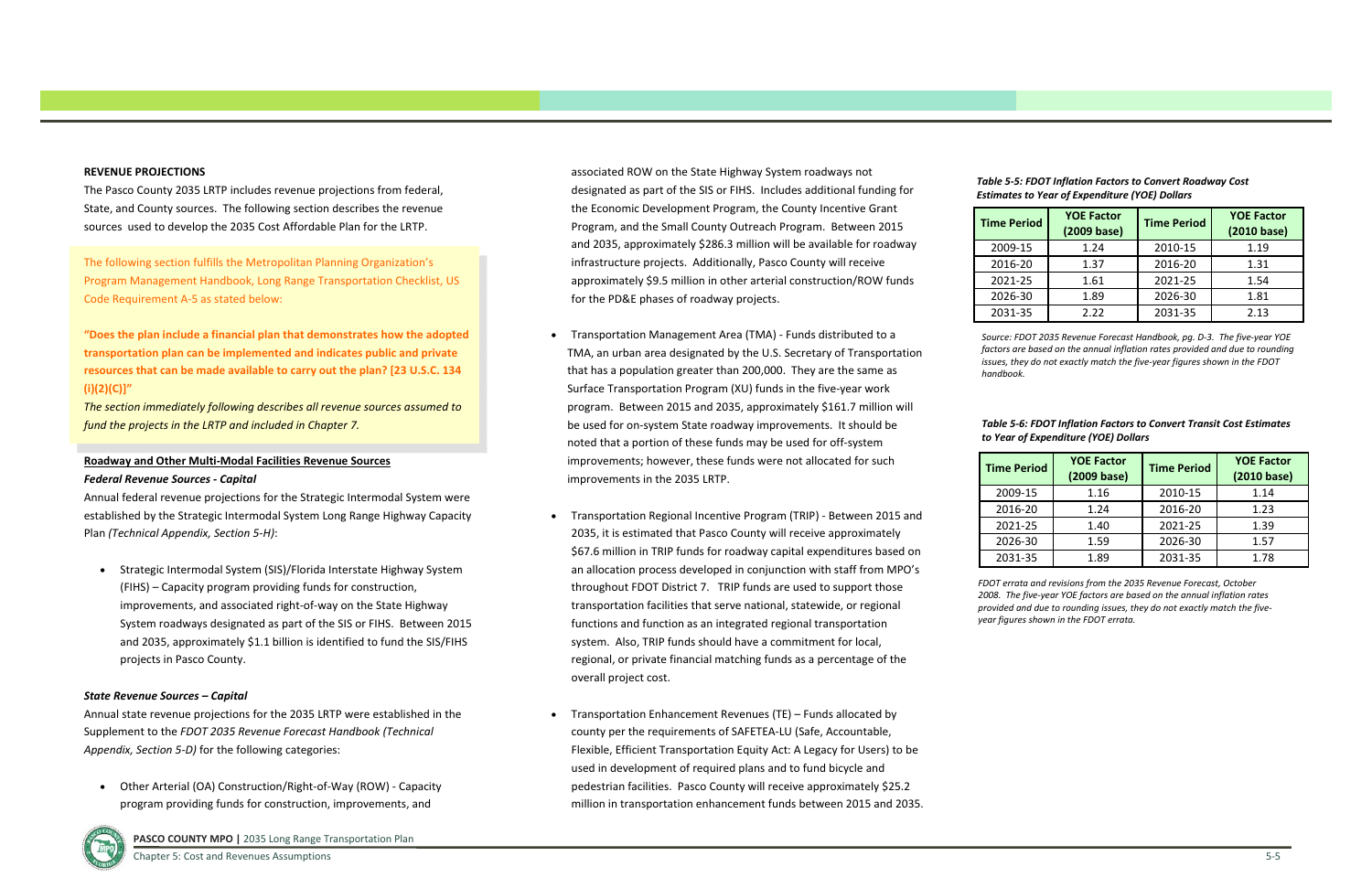



#### *Local Revenue Sources – Capital*

Local revenue sources that could potentially fund the 2035 Needs Plan projects also were provided by Pasco County. The 2035 LRTP Cost Affordable Plan will be funded primarily with revenues from transportation impact fees, proportionate share tax, sales tax, developer contributions, and local option gas tax. The development of these local revenue sources are discussed in more detail in the remainder of this section.

#### *Transportation Impact Fees*

Transportation impact fees are assessed to provide revenue for financing the expansion of roadway facilities needed to accommodate new growth and development. Pasco County began collecting impact fees in 1985 and currently charges <sup>a</sup> transportation impact fee of \$9,528 per single family home (1,501‐ 2,499 sq ft category). Revenues generated by the transportation impact fee program are <sup>a</sup> main source of funding for the County's Cost Affordable Roadway Plan. However, transportation impact fees can be used only for the expansion of roadway facilities or similar capacity‐adding projects and may not be used to fund renovation, maintenance projects, or operations.

To project available transportation impact fee revenue through 2035, revenues are calculated using building permit projections. Future building permits are projected using 2035 socioeconomic data estimates and adjusted to account for the current period of slower‐than‐average growth before leveling off at <sup>a</sup> three percent annual growth rate through 2035. Based on projections provided by Pasco County staff, approximately 169,000 permits will be issued between 2015 and 2035. Permit projections ranged from approximately 4,000 in 2015 to 10,700 in 2035, with an annual average growth rate of approximately five percent, as provided by the Pasco County Growth and Development Department.

Due to continuing growth in Pasco County, it is expected that the transportation impact fee will continue to generate revenue for the County. For projection purposes, the transportation impact rate was indexed by 6.6 percent annually through 2012 as adopted by the Board, and it is estimated that the impact fee rate will increase by 3.3 percent annually from 2013 to

2035 to keep in line with the FDOT expense escalation factor. Based on revenue projections provided by Pasco County staff, transportation impact fees will generate \$3.71 billion for capital roadway projects from 2015 through 2035 as shown in Table 5‐7. All projected transportation impact fee revenues are applied to the County's roadway capital expansion program.

#### *Gas Tax*

Pasco County receives <sup>a</sup> portion on its roadway revenues from local and state gas taxes imposed in the county. Listed below are the County's current gas tax collections:

- Constitutional Gas Tax 2 cents per gallon
- $\bullet$ County Fuel Tax ‐ 1 cent per gallon
- Ninth-Cent 1 cent per gallon
- $\bullet$  $1<sup>st</sup>$  Local Option Fuel Tax (LOGT) - 6 cents per gallon

Based on discussions with County staff, the County currently applies 35 percent of the revenue generated from gas taxes to the capital roadway program. As shown in Figure 5‐1, under the assumption that the County gas tax collections will remain consistent through 2035, the County will have approximately \$127.9 million available for capital improvement projects between 2015 and 2035.

## *Penny for Pasco*

In addition to transportation impact fees and gas tax collections, Pasco County receives revenue from the local option infrastructure surtax program, "Penny for Pasco." The program went into effect in 2005 and will exist for <sup>a</sup> 10‐year period through 2014, with the County government receiving 45 percent of the proceeds. Of the 45 percent, half of the revenue is dedicated to transportation improvements that address traffic congestion. Based on direction from County staff, the tax is assumed to be renewed at the end of the 10‐year period, and collections would continue through 2024 with <sup>a</sup> three (3) percent increase annually. Under these assumptions, the Penny for Pasco tax will generate approximately \$72.7 million for roadway improvements between 2015 and 2024.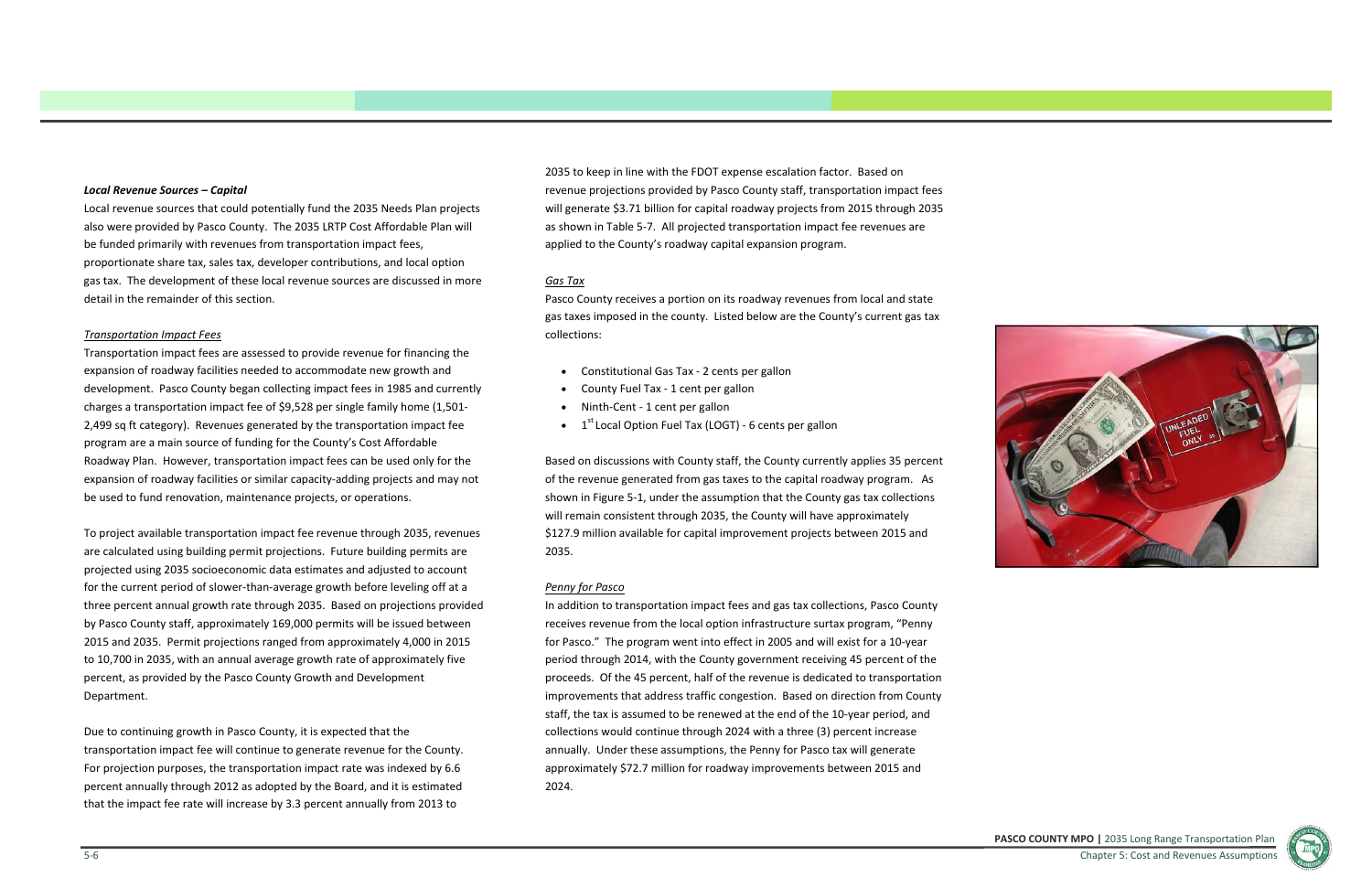**MPO** 

| <b>Type</b>              | Fund                                                         | <b>Description</b>                                                                                                                                                                                                                                                                                                                                                                                                    | Total (2015-2035) |
|--------------------------|--------------------------------------------------------------|-----------------------------------------------------------------------------------------------------------------------------------------------------------------------------------------------------------------------------------------------------------------------------------------------------------------------------------------------------------------------------------------------------------------------|-------------------|
| Federal                  | Interstate Highway System                                    | Strategic Intermodal System / Florida Revenues go towards construction, improvements, and associated ROW<br>on SIS highways and the FIHS (interstate, turnpike, toll roads)                                                                                                                                                                                                                                           | \$1,070,919,216   |
| State                    | Other Arterial Construction/ROW                              | Revenues go towards construction, improvements, and associated ROW<br>on State Highway System roadways not designated as part of the SIS or<br><b>FIHS</b>                                                                                                                                                                                                                                                            | \$286,300,004     |
| State                    | <b>Transportation Management Areas</b>                       | Revenues can be used towards other arterials construction & ROW,<br>product support (i.e., planning, PD&E studies, engineering design,<br>construction inspection), transit, and resurfacing                                                                                                                                                                                                                          | \$163,900,000     |
| Local                    | <b>Transportation Impact Fees</b>                            | Charge per unit of new development and is available to fund roadway<br>capacity expansion projects                                                                                                                                                                                                                                                                                                                    | \$3,713,833,813   |
| Local                    | Gas Tax                                                      | Pasco County collects 10 pennies of gas tax and dedicates 35 percent of<br>the revenues to the capital roadway program and 65 pecent to roadway<br>operations and maintenance                                                                                                                                                                                                                                         | \$365,491,077     |
| Local                    | Penny for Pasco Sales Tax                                    | Local option infrastructure surtax dedicated to transportation<br>improvements and to address traffic congestion                                                                                                                                                                                                                                                                                                      | \$72,665,070      |
| Local                    | Proportionate Share                                          | Revenues collected from new development that mitigate the impacts of<br>development on transportation facilities consistent with Section<br>163.3180 (2) (c) F.S.                                                                                                                                                                                                                                                     | \$774,044,223     |
| Local                    | <b>Developer Contributions</b>                               | Revenues from developers that will be in the form of construction of<br>new roads that facilitate development of certain corridors in Pasco<br>County. Specifically, section 319 of the Land Development Code requires<br>that improvements constructed as part of a development agreement are<br>not impact fee creditable also consistent with Section 78-41 of the<br>Adopted Transportation Impact Fee Ordinance. | \$1,676,162,460   |
| State                    | <b>Transportation Regional Incentive</b><br>Program          | Growth Management funding for regional transportation projects in<br>"regional transportation areas." TRIP funds must support transportation<br>facilities that serve national, statewide, or regional functions and<br>function as an integrated regional transportation system                                                                                                                                      | \$67,575,501      |
| State                    | <b>Transportation Enhancement Funds</b>                      | Transportation Enhancement funds are defined by SAFETEA-LU and<br>assist the MPO in developing their plans and funding bicycle/pedestrian<br>facilities                                                                                                                                                                                                                                                               | \$25,150,000      |
| State                    | FDOT PD&E (OA) Funds                                         | Additional Other Arterials Construction/ROW funds available to fund the<br>PD&E phase of roadway construction                                                                                                                                                                                                                                                                                                         | \$9,524,901       |
| Local, State,<br>Federal | <b>Transit Revenues</b>                                      | Section 5307, 5311 federal funds, state service development and<br>corridor grants and local funds for capital and operatings costs.                                                                                                                                                                                                                                                                                  | \$234,601,134     |
| Local, State             | <b>Farebox Revenues</b>                                      | Revenue collections from fares and bus passes sold by the Pasco County<br>Public Transportation system.                                                                                                                                                                                                                                                                                                               | \$6,917,160       |
| State,<br>Federal        | New Starts - Transit                                         | Growth Management funding for major new transit capital projects in<br>metropolitan areas                                                                                                                                                                                                                                                                                                                             | \$224,359,408     |
| Local                    | <b>Charter County Transportation</b><br><b>System Surtax</b> | Additional penny of local option sales tax available to fund development,<br>construction, operation, and maintenance of fixed guideway rapid<br>transit systems, bus systems, and roads and bridges                                                                                                                                                                                                                  | \$1,059,623,154   |
| Total                    |                                                              |                                                                                                                                                                                                                                                                                                                                                                                                                       | \$9,751,067,121   |

Source: Table 5-8 and Tables 5-A-10 through 5-A-14 in the Technical Appendix

#### *Table 5‐7: Transportation Revenue Resources*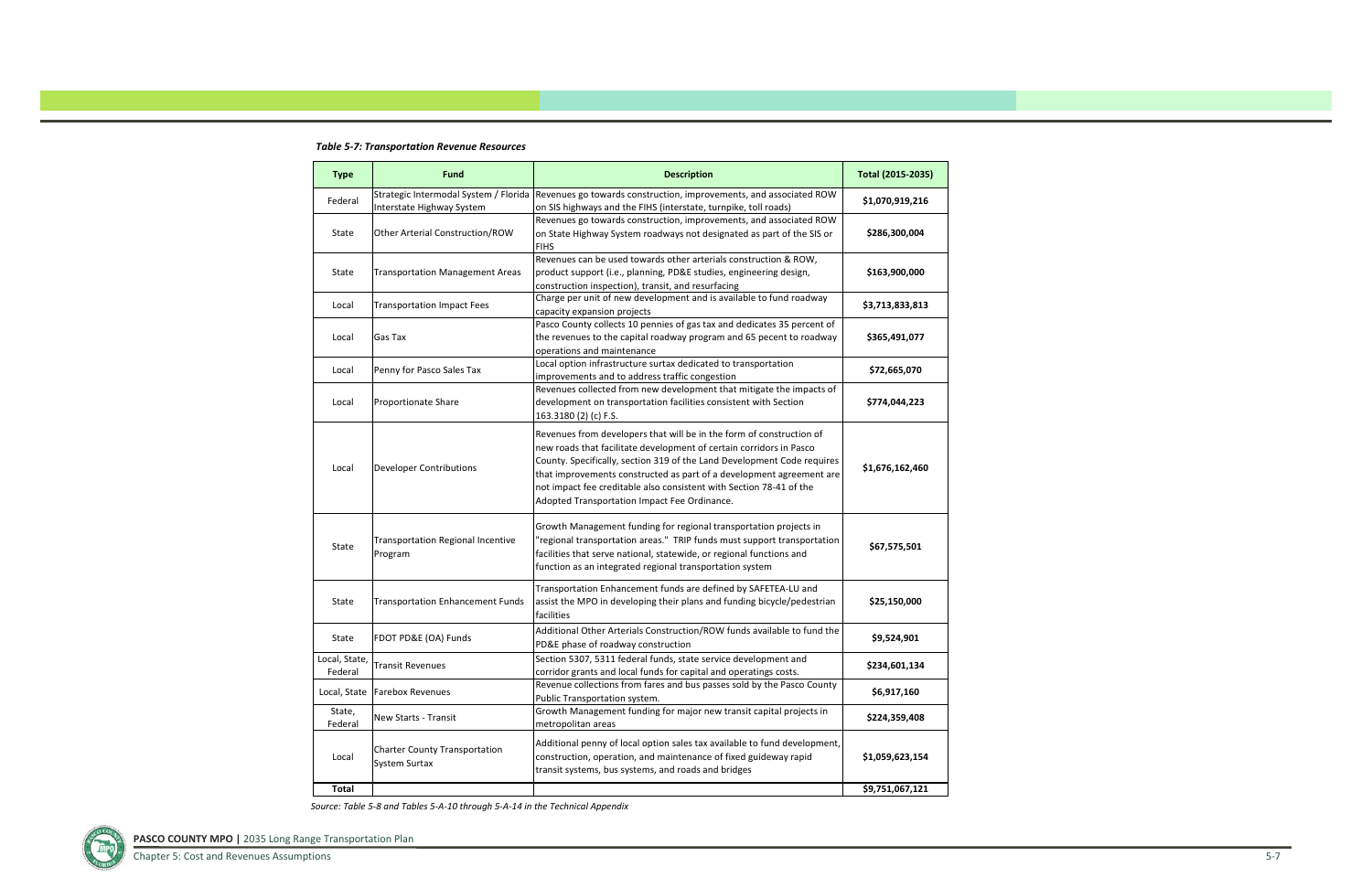

*Source: Technical Appendix Tables 5‐A‐4 through 5‐A‐9*

| <b>Fund</b>                                                     | 2015          | 2016-2020       | 2021-2025        | 2026-2030       | 2031-2035       | <b>Total</b><br>$(2015 - 2035)$ |
|-----------------------------------------------------------------|---------------|-----------------|------------------|-----------------|-----------------|---------------------------------|
| Strategic Intermodal System / Florida Interstate Highway System | \$0           | \$361,783,486   | \$230,769,580    | \$478,366,150   | 50              | \$1,070,919,216                 |
| Other Arterial Construction/ROW                                 | \$9,600,000   | \$59,300,000    | \$66,700,001     | \$71,900,001    | \$78,800,002    | \$286,300,004                   |
| <b>Transportation Management Areas</b>                          | \$7,000,000   | \$37,000,000    | \$39,100,000     | \$40,300,000    | \$40,500,000    | \$163,900,000                   |
| <b>Transportation Impact Fees</b>                               | \$38,022,993  | \$400,768,363   | \$764,134,721    | \$1,075,892,431 | \$1,435,015,305 | \$3,713,833,813                 |
| <b>Gas Tax</b>                                                  | \$17,404,337  | \$87,021,685    | \$87,021,685     | \$87,021,685    | \$87,021,685    | \$365,491,077                   |
| Penny for Pasco Sales Tax                                       | \$6,338,611   | \$34,662,121    | \$31,664,338     |                 | \$0             | \$72,665,070                    |
| Proportionate Share                                             | \$13,948,248  | \$111,865,247   | \$166, 224, 642] | \$212,344,692   | \$269,661,395   | \$774,044,223                   |
| Developer Contributions                                         | \$21,536,161  | \$506,135,548   | \$434,615,277    | \$561,833,615   | \$152,041,859   | \$1,676,162,460                 |
| Transportation Regional Incentive Program                       | \$3,217,881   | \$16,089,405    | \$16,089,405     | \$16,089,405    | \$16,089,405    | \$67,575,501                    |
| Transportation Enhancement Funds                                | \$1,050,000   | \$5,700,000     | \$6,000,000      | \$6,200,000     | \$6,200,000     | \$25,150,000                    |
| FDOT PD&E (OA) Funds                                            |               | \$0             | \$0              | \$0             | \$9,524,901     | \$9,524,901                     |
| Transit Revenues                                                | \$7,521,853   | \$50,332,727    | \$52,017,785     | \$57,666,112    | \$67,062,657    | \$234,601,134                   |
| <b>Farebox Revenues</b>                                         | \$0           | \$0             | \$1,054,762      | \$1,941,220     | \$3,921,178     | \$6,917,160                     |
| New Starts - Transit                                            | \$0           | \$6,365,663     | \$0              | \$209,428,945   | \$8,564,800     | \$224,359,408                   |
| <b>Charter County Transportation System Surtax</b>              | \$0           | \$52,568,805    | \$287,467,773    | \$333,253,933   | \$386,332,643   | \$1,059,623,154                 |
| <b>Total</b>                                                    | \$125,640,084 | \$1,729,593,050 | \$2,182,859,969  | \$3,152,238,189 | \$2,560,735,830 | \$9,751,067,121                 |

1. Includes bicycle and pedestrian facilities, intelligent transportation systems, SR 54/56 mobility enhancements, SR 54 and *Little Road advanced transportation management systems, mobility management systems, and congestion management systems.*

2. The transit facilities surplus can be used for capital and operating expenditures on the SR 54/56 corridor or other priority *projects.*

*Source: Technical Appendix, Tables 5‐A‐4 through 5‐A‐9*

| <b>Source</b>                                         | Capital          | <b>Operating</b> | <b>Total</b>         |
|-------------------------------------------------------|------------------|------------------|----------------------|
| Roadways, other Multi-Modal Facilities <sup>(1)</sup> | \$8,111,066,718] | \$237,569,199    | \$8,348,635,917      |
| Transit Facilities                                    | \$453,718,806    | \$609,429,622    | \$1,063,148,428      |
| Transit Facilities Surplus <sup>(2)</sup>             | \$339,282,776    | n/a              | <u>\$339,282,776</u> |
| Total                                                 | \$8,904,068,300  | \$846,998,821    | \$9,751,067,121      |

#### *Table 5‐8: 2015‐2035 Transportation Revenues in 5‐Year Increments*

#### *Table 5‐9: 2015‐2035 Transportation Revenues (Capital versus Operating)*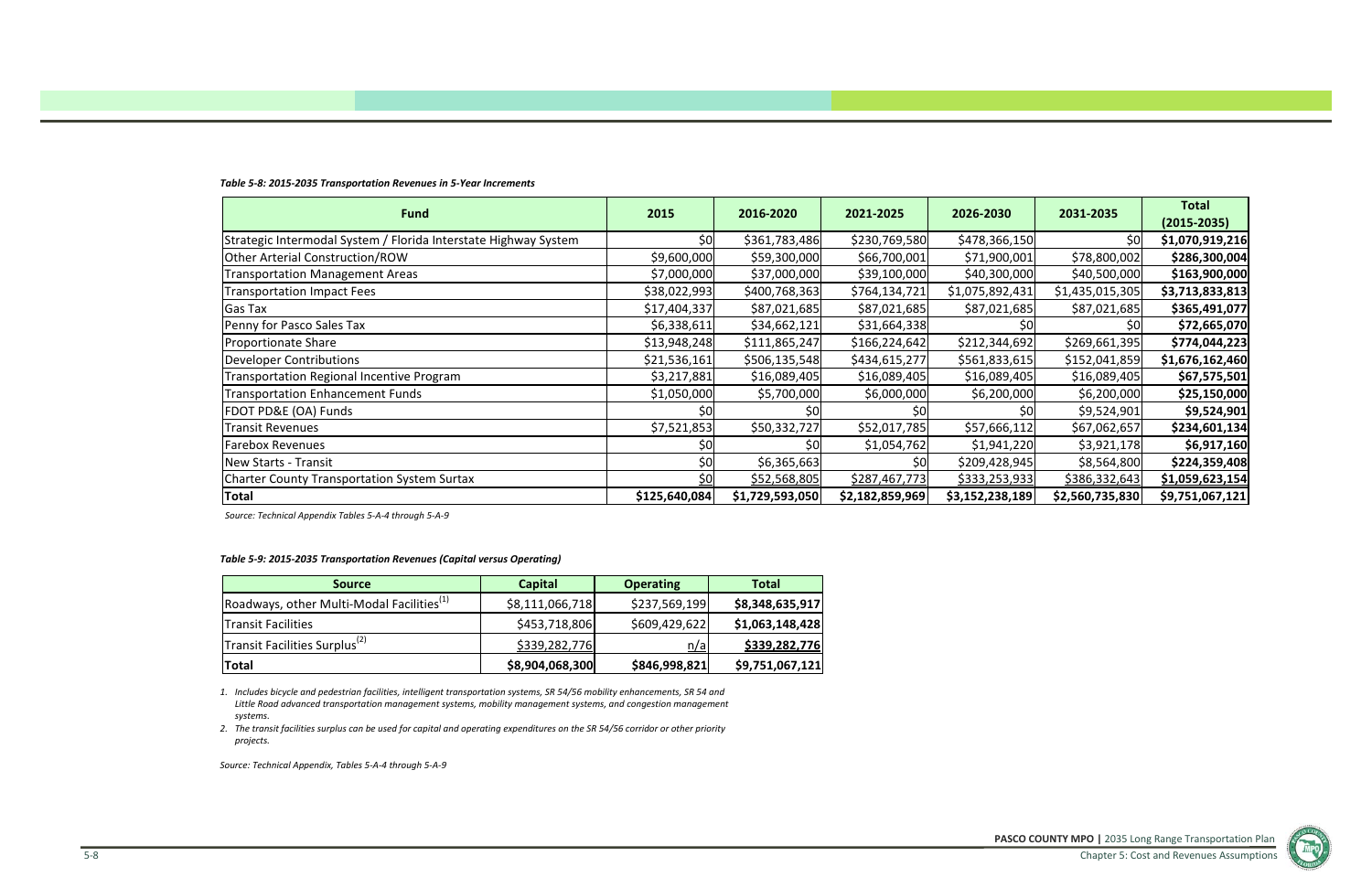

## *Proportionate Share*

Pasco County also receives transportation roadway revenues from the proportionate fair share agreements with developers, consistent with Florida state statute and the Pasco County ordinance. For the LRTP, it is estimated that Pasco County will generate approximately \$774.0 million in proportionate share revenues based on projections from the Pasco County Growth and Development Department. A portion of these proceeds will go towards transit capital expenditures (approximately \$139.6 million), while the remaining revenue (approximately \$634.4 million) will be dedicated to roadway capacity expansion.

#### *Developer Contributions*

Between 2015 and 2035, Pasco County will receive \$1,676.2 million in developer‐built roadways and associated ROW dedication. Specifically, section 319 of the Land Development Code requires that improvements constructed as part of <sup>a</sup> development agreement are not impact fee creditable. This is also consistent with Section 78‐41 of the Adopted Transportation Impact Fee Ordinance.

## *Local Revenue Sources – Operating*

Local revenue sources that could potentially fund operating costs associated with the 2035 Needs Plan were also considered, as summarized below:.

## *Gas Tax*

As previously mentioned, Pasco County currently collects 10 cents per gallon of local option gas tax. Based on discussions with County Staff, the County currently applies 65 percent of the revenue generated from gas taxes to the roadway operations and maintenance program. It is expected that the County will continue to distribute future gas tax revenues at the current appropriations. As shown in Figure 5‐2, under the assumption that the County gas tax collections will remain consistent through 2035, the County will have approximately \$237.6 million available for roadway operating and maintenance (i.e., paving and resurfacing) projects between 2015 and 2035 to accommodate new growth and development. This allocation addresses the maintenance needs of the planned roadway network.

## **Local Revenue Sources – Charter County Transit Systems Surtax**

To fund both public transportation and roadway projects identified in the plan, Pasco County has considered adopting one penny of the Charter County Transit System Surtax (CCTSS). (The strategy for the implementation of the surtax is provided in Chapter 13). The charter county surtax is <sup>a</sup> local option sales tax with proceeds available to fund development, construction, operation, and maintenance of fixed guideway rapid transit systems, bus systems, and roads and bridges. Currently, Pasco County is not eligible to levy the charter county surtax, but the County is supporting legislation that will allow them to gain eligibility and adopt the surtax. Assuming that the County becomes eligible and based on statutory requirements if this funding source, approximately \$1,059.6 million in additional revenue will be available to fund transportation improvements. Of the charter county surtax revenue, 75 percent would be dedicated to transit, totaling approximately \$794.7, and the remaining 25 percent, approximately \$264.9, would be available for roadway improvements that support the transit investment.

## **Transit Facilities Revenue Sources**

Transit revenue projections for the LRTP were prepared for Pasco County to fund the Cost Affordable Transit Plan through 2035. The capital and operating revenue projections developed for fixed‐route transit, paratransit, and capital infrastructure are summarized in the Technical Appendix, Tables 5‐A‐6 to 5‐A‐ 9. It is important to note that Pasco County has received funds from the American Recovery and Relief Act (ARRA) in FY 2010 for funding transit infrastructure; however, there are no ARRA funds reflected in the revenue projections from 2015 through 2035 since these revenues were one‐time allocation. A description of each available transit revenue source is presented below.

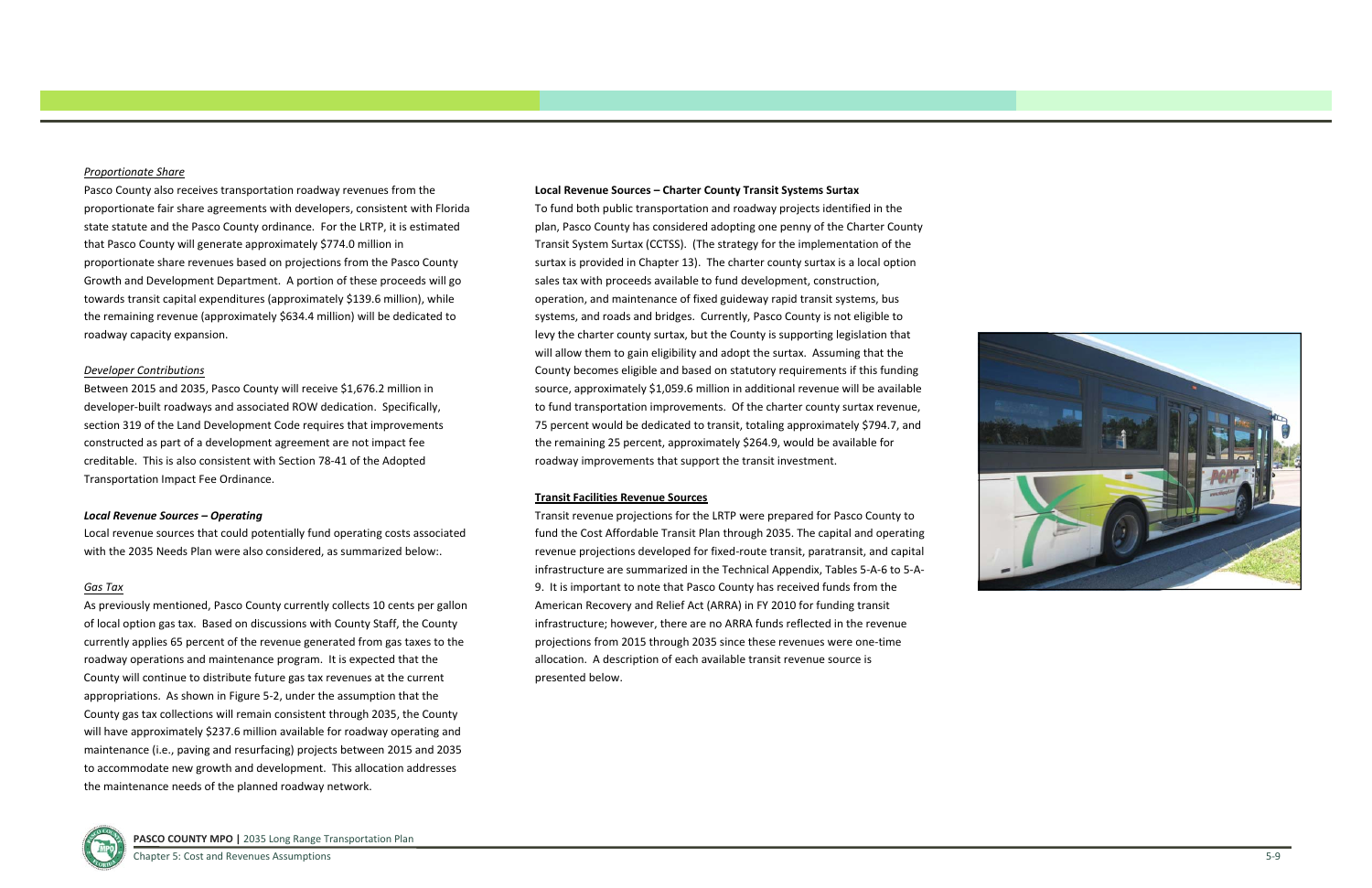

Chapter 5: Cost and Revenues Assumptions

#### *Federal Revenue Sources ‐ Transit Capital*

Federal funds include Federal Section 5307 and 5311, American Recovery and Reinvestment Act rural, urban and small urban stimulus, and Federal Transit Administration (FTA) Section 5309 funds. Pasco County also is assumed to receive New Start/Small Start funding for specific projects in the cost affordable plan. The New Start program's purpose is to assist local governments in the development of fixed guideway and bus rapid transit projects. Eligible projects include major new transit capital projects in metropolitan areas that must support local plans to direct growth where desired. Federal New Start is assumed to generate approximately \$130.9 million between 2015 and 2035.

#### *Federal Revenue Sources ‐ Transit Operating*

Federal funds available for operating expenditures include Federal Section 5307 and 5311, Medicaid funds, transportation disadvantaged planning, Title IIIB Federal Funds, and Title IIIB In‐Kind Funds. Between 2015 and 2035, approximately \$67.4 million will be available for transit operations.

## *State Revenue Sources ‐ Transit Capital*

State transit capital funds include the Toll Credits (soft match) fund, State New Starts, and TRIP funds. New Starts contributes approximately \$93.5 million and TRIP funds contribute approximately \$2.2 million between 2015 and 2035. Remaining State funds will contribute approximately \$4.0 million through 2035.

#### *State Revenue Sources ‐ Transit Operating*

State transit operating funds include the FDOT Block Grant Program, FDOT Service Development Program, FDOT Transit Corridor Program, Transportation Disadvantaged Trips, the Community Development Block Grant, the Title IIIB – State fund, and farebox revenues. Farebox revenues will contribute approximately \$2.6 million, and remaining State funds will contribute approximately \$63.3 million between 2015 and 2035.

Developer **Contributions** \$1,676.2

#### *Local Revenue Sources – Transit Capital*

Local funds include the Local Government 5311 fund, the Local Option Sales

Tax (transfer facility, US 19 and US 301 bus stop infrastructure) funds, and proportionate share revenues. As previously mentioned, it is estimated that Pasco County will generate approximately \$764.1 million in proportionate share revenues through 2035. Approximately \$129.7 million will go towards transit capital, while the remaining revenue (approximately \$634.4 million) will be dedicated to roadway capacity expansion. Pasco County will also receive transit revenues from the Charter County Transit System Surtax as discussed previously.



#### *Local Revenue Sources – Transit Operating*

Local funds include farebox revenues, bus pass sales, local government, reserves, and <sup>a</sup> contribution of local fares. The local fares will contribute 25 percent of the Suncoast operating costs through 2035, which totals approximately \$2.6 million. Pasco County will also receive transit operating revenues from the Charter County Transit System Surtax.

#### *Local Revenue Sources – Charter County Transit System Surtax*

As previously mentioned in the discussion of roadway revenues, due to <sup>a</sup> shortfall in funding for the Pasco County transportation network, the County is pursuing legislation that will give it the ability to adopt <sup>a</sup> one‐penny Charter County Transit System Surtax through <sup>a</sup> countywide referendum. Approximately 75 percent of the proceeds would be available for transit expenditures, totaling \$794.7 million from 2020 to 2035. This includes charter county surtax funds available for the entire county, including the portions that the municipalities will receive. Pasco County will use the remaining 25 percent, or approximately \$264.9 million, to help fund roadway projects that support the transit investment.

Penny for Pasco, \$72.7

Proportionate Share, \$634.4

Transportaiton Enhancement, \$25.2

Charter County **Transportation** Systems Surtax, \$264.9



*Note: Figure 5‐1 provides <sup>a</sup> breakdown of the roadway revenue projections for Pasco County. This figure represents the collection of revenues available to fund capital expenditures within the County.*

# *Figure 5‐1: 2015‐2035 Roadway Revenues (in millions)*

*Note: Figure 5‐2 provides <sup>a</sup> breakdown of the roadway revenue projections for Pasco County. This figure represents the collection of revenues available to fund operating expenditures within the County.*

# *Figure 5‐2: Roadways Revenues‐Operating (in millions)*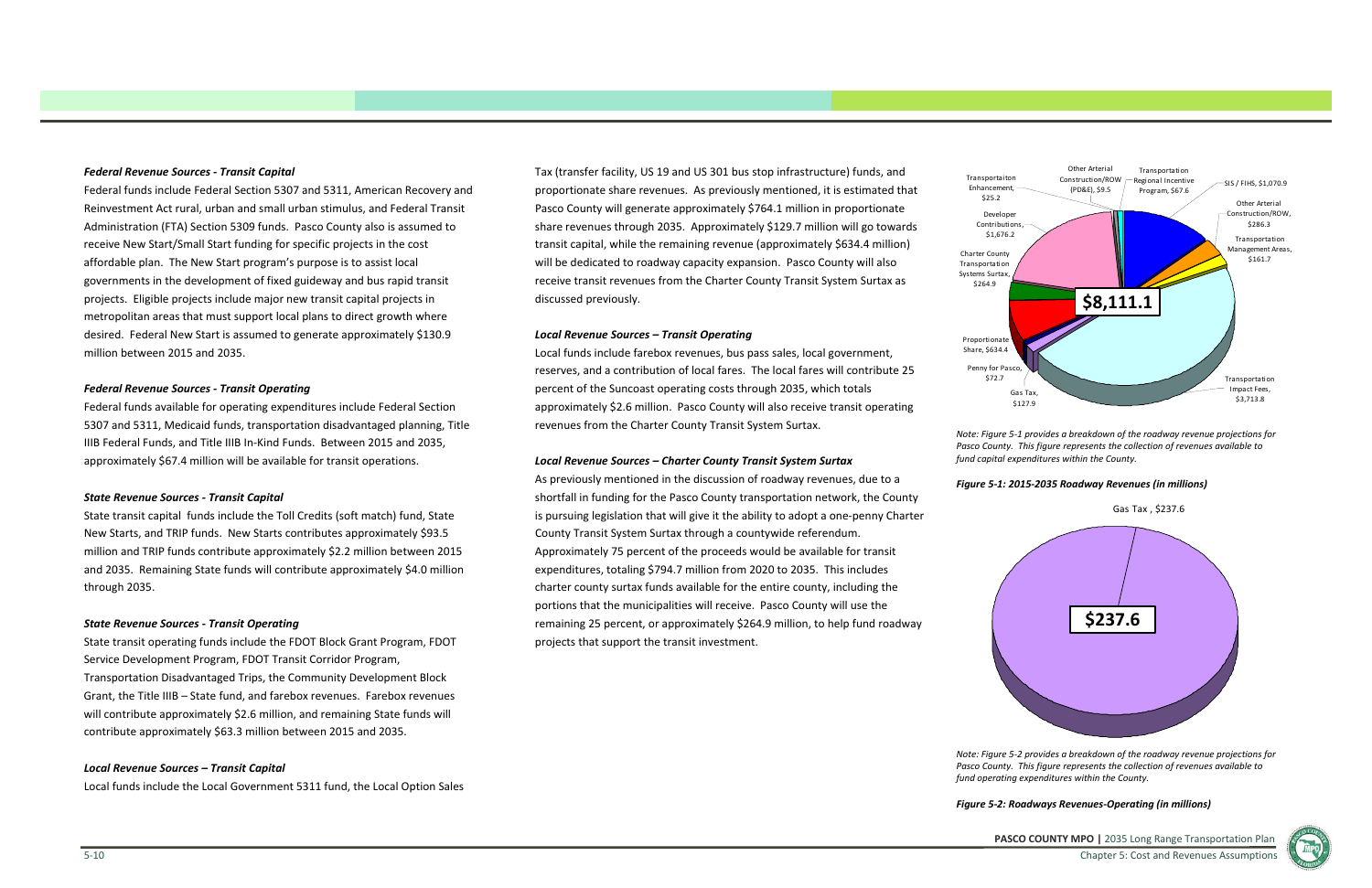#### *Non‐Motorized Facility Costs*

The unit costs for non‐motorized transportation modes were developed using cost figures established in the *FDOT 2004 Transportation Costs Report, March 2005 (Technical Appendix, Section 5‐A)*. Due to <sup>a</sup> lack of more recent cost data, these costs were used and indexed to current dollars using the most recent FDOT construction cost inflation factors from the *Advisory Inflation Factors for Previous Years (1987‐2009) Report, May 2009 (Technical Appendix Section 5‐A)*, produced by the FDOT Office of Policy Planning. Non‐motorized modes include the following:

- Bicycle facilities
- $\bullet$  Pedestrian facilities
- $\bullet$ Paved shoulder facilities

Additional detail is provided in Appendix C. Table 5‐2‐3 provides <sup>a</sup> breakdown cost for each transportation mode.





*Note: Figure 5‐3 provides <sup>a</sup> breakdown of the transit facilities revenue projections for Pasco County. This figure represents the collection of revenues available to fund capital expenditures within the County.*

*Figure 5‐3: 2015‐2035 Transit Facilities Revenues ‐ Capital (in millions)*



*Note: Figure 5‐4 provides <sup>a</sup> breakdown of the transit facilities revenue projections for Pasco County. This figure represents the collection of revenues available to fund operating expenditures within the County. Local funds include farebox revenues, bus pass sales (including Medicaid), local government (service development, IIIB, MTBG, 5311, small urban), reserves, and <sup>a</sup> contribution of local fares to fund operating on the Suncoast Parkway.*



# *Figure 5‐4: 2015‐2035 Transit Facilities Revenues ‐ Operating (in millions)*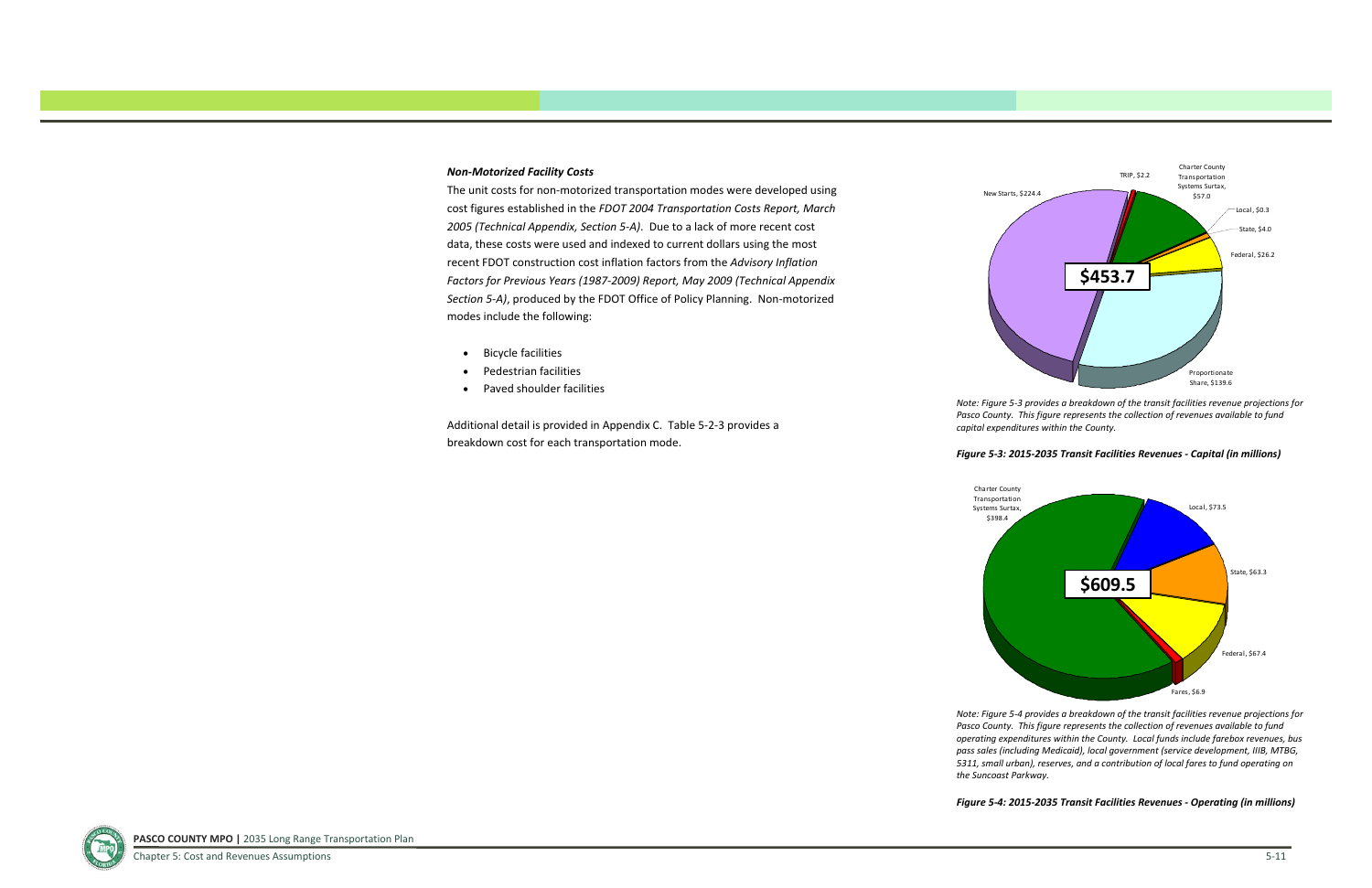

| <b>Fund</b>  |                                                    |                          | <b>Roadway</b>         | Roadway                   | <b>Transit</b>  | <b>Transit</b>    | <b>Total</b>    |
|--------------|----------------------------------------------------|--------------------------|------------------------|---------------------------|-----------------|-------------------|-----------------|
| <b>Type</b>  | <b>Fund</b>                                        | Reference                | Capital <sup>(1)</sup> | Operations <sup>(1)</sup> | <b>Capital</b>  | <b>Operations</b> | $(2015 - 2035)$ |
| Local        | <b>Transportation Impact Fees</b>                  | L1                       | \$3,713,833,813        |                           |                 |                   | \$3,713,833,813 |
| Local        | <b>Gas Tax</b>                                     | L2                       | \$127,921,878          | \$237,569,199             | \$0             | \$0]              | \$365,491,077   |
| Local        | Penny for Pasco Sales Tax                          | L <sub>3</sub>           | \$72,665,070           |                           |                 |                   | \$72,665,070    |
| Local        | Proportionate Share                                | L4                       | \$634,424,927          |                           | \$139,619,296   | \$0]              | \$774,044,223   |
| Local        | <b>Developer Contributions</b>                     | L <sub>5</sub>           | \$1,676,162,460        |                           |                 |                   | \$1,676,162,460 |
| Local        | Transit Revenues                                   | L <sub>6</sub>           |                        |                           | \$305,012       | \$73,475,888      | \$73,780,900    |
| Local        | <b>Farebox Revenues</b>                            | L7                       |                        |                           | 50 <sub>l</sub> | \$3,458,580       | \$3,458,580     |
| Local        | <b>Charter County Transportation System Surtax</b> | L8                       | \$264,905,776          | \$0                       | \$57,021,823    | \$737,695,555     | \$1,059,623,154 |
| <b>State</b> | Other Arterial Construction/ROW                    | S <sub>1</sub>           | \$286,300,004          |                           |                 |                   | \$286,300,004   |
| <b>State</b> | <b>Transportation Management Areas</b>             | S <sub>2</sub>           | \$161,683,172          |                           |                 |                   | \$161,683,172   |
| <b>State</b> | Transportation Regional Incentive Program          | S <sub>3</sub>           | \$67,575,501           |                           | \$2,216,828     | \$0]              | \$69,792,329    |
| <b>State</b> | <b>Transportation Enhancement Funds</b>            | S <sub>4</sub>           | \$25,150,000           |                           |                 |                   | \$25,150,000    |
| <b>State</b> | FDOT PD&E (OA) Funds                               | S <sub>5</sub>           | \$9,524,901            |                           |                 |                   | \$9,524,901     |
| <b>State</b> | Transit Revenues                                   | S <sub>6</sub>           |                        |                           | \$3,965,188     | \$63,270,902      | \$67,236,090    |
| <b>State</b> | <b>Farebox Revenues</b>                            | S7                       |                        |                           | \$0             | \$3,458,580       | \$3,458,580     |
| <b>State</b> | New Starts - Transit                               | S8                       |                        |                           | \$93,483,089    | \$0]              | \$93,483,089    |
| Federal      | SIS / FIHS                                         | F1                       | \$1,070,919,216        |                           |                 |                   | \$1,070,919,216 |
| Federal      | <b>Transit Revenues</b>                            | F <sub>2</sub>           |                        |                           | \$26,231,251    | \$67,352,893      | \$93,584,144    |
| Federal      | New Starts - Transit                               | F <sub>3</sub>           |                        |                           | \$130,876,319   | 50                | \$130,876,319   |
| <b>Total</b> |                                                    |                          | \$8,111,066,718        | \$237,569,199             | \$453,718,806   | \$948,712,398     | \$9,751,067,121 |
| Total        | Local funds only                                   | $\overline{\phantom{a}}$ | \$6,489,913,924        | \$237,569,199             | \$196,946,131   | \$814,630,023     | \$7,739,059,277 |
| Total        | State funds only                                   | $\blacksquare$           | \$550,233,578          | \$0                       | \$99,665,105    | \$66,729,482      | \$716,628,165   |
| Total        | Federal funds only                                 |                          | \$1,070,919,216        | 50                        | \$157,107,570   | \$67,352,893      | \$1,295,379,679 |

*1. Includes bicycle, pedestrian, MMS/CMS, ITS, and ATMS facilities Source: Technical Appendix Tables 5‐A‐10 through 5‐A‐14*

*Table 5‐10: Pasco County Roadway and Transit Funding (2015—2035)*

| Mode/Program                            | <b>Total Cost</b> | <b>Percent</b> |
|-----------------------------------------|-------------------|----------------|
| <b>Highway Expansion</b>                | \$7,956,941,634.0 | 81.6%          |
| Transit (operations & capital)          | \$1,063,148,428.0 | 10.9%          |
| Intelligent Transportation Systems      | \$30,293,834.0    | 0.3%           |
| <b>Mobility Management</b>              | \$40,818,750.0    | 0.4%           |
| <b>Highway Maintenance</b>              | \$237,569,199.0   | 2.4%           |
| Trails, Sidewalks, & Bicycle Facilities | \$48,012,500.0    | 0.5%           |
| Transit & Road Surplus                  | \$374,282,776.0   | 3.8%           |
| <b>TOTAL</b>                            | \$9,751,067,121.0 | 100.0%         |

*Source: FDOT 2035 Revenue Forecast Handbook, pg. D‐3. The five‐year YOE*

| Table 5-11: Pasco County Roadway and Transit Facilities Costs (2015-2035) |  |  |  |  |  |  |
|---------------------------------------------------------------------------|--|--|--|--|--|--|
|---------------------------------------------------------------------------|--|--|--|--|--|--|

| <b>Revenue Source</b>             | <b>Total Revenues</b> | <b>Percent</b> |
|-----------------------------------|-----------------------|----------------|
| <b>Federal Revenues</b>           | \$224,460,463.0       | 2.3%           |
| <b>State and Federal Revenues</b> | \$716,628,165.0       | 7.3%           |
| Strategic Intermodal System (SIS) | \$1,070,919,216.0     | 11.0%          |
| Local Revenues                    | \$7,739,059,277.0     | 79.4%          |
| <b>ITOTAL</b>                     | \$9,751,067,121.0     | 100.0%         |

*Source: FDOT 2035 Revenue Forecast Handbook, pg. D‐3. The five‐year YOE*

*Table 5‐12: Pasco County Roadway and Transit Facilities Funding (2015‐2035)*

| <b>Composition of Local Revenues</b> | <b>Total Revenues</b> | Percent |
|--------------------------------------|-----------------------|---------|
| <b>Transportation Impact Fees</b>    | \$3,713,833,813.0     | 48.0%   |
| <b>Gas Tax</b>                       | \$365,491,077.0       | 4.7%    |
| <b>Local Transit</b>                 | \$77,239,480.0        | 1.0%    |
| <b>Local Options Sales Tax</b>       | \$72,665,070.0        | 0.9%    |
| <b>Transportation System Surtax</b>  | \$1,059,623,154.0     | 13.7%   |
| <b>Proportionate Share</b>           | \$774,044,223.0       | 10.0%   |
| <b>Developer Contributions</b>       | \$1,676,162,460.0     | 21.7%   |
| <b>TOTAL</b>                         | \$7,739,059,277.0     | 100.0%  |

*Source: FDOT 2035 Revenue Forecast Handbook, pg. D‐3. The five‐year YOE*

# *Table 5‐13: Composition of Local Funding by Source (2015‐2035)*